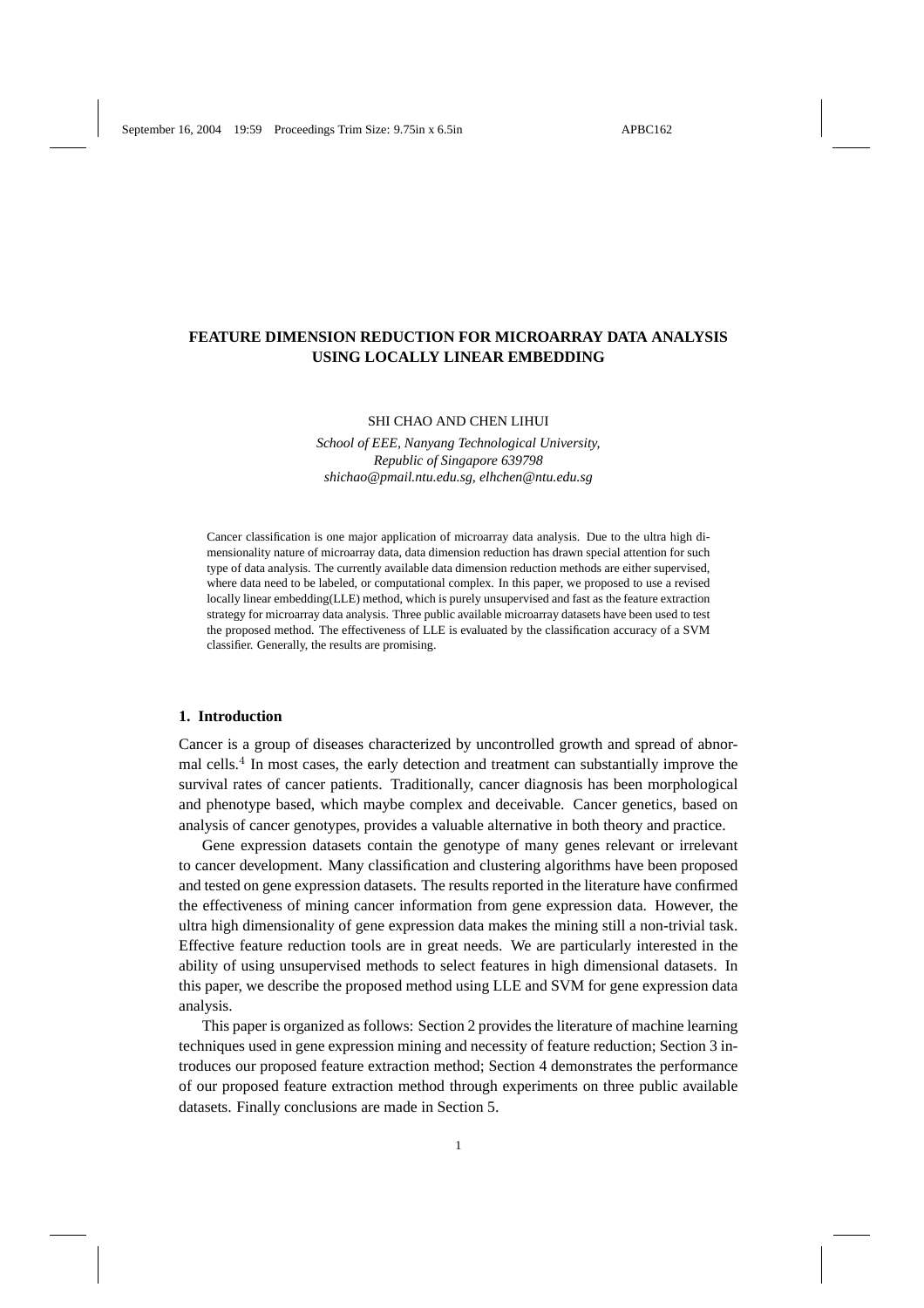## **2. Background and review**

Clustering and classification are extensively studied problems in statistics and machine learning domain. Many algorithms, such as decision tree, linear discriminant analysis, neural network, and the Bayesian network have been proposed and widely applied in practical problems.

Recently years, researchers have paid attention to tumor clustering and classification using gene expression data. Golub(1999) has analyzed leukemia dataset using weighted voting to classify predominant cancer types, $6$  Alizadeh et al.(2000) has studied lymphoma dataset using hierarchical clustering methods, $2$  U.Alon has applied Two-way data cluster $ing(TWC)$  on colon dataset to classify genes and samples interactively.<sup>3</sup> Their work has generally given positive support to gene expression data analysis as both an exploratory and diagnosis tool.

Data dimension reduction is a commonly applied preprocessing step in data mining applications. It is especially useful in mining gene expression datasets, which are usually of very high dimension, i.e, in the range of thousands, and contain very few samples, usually less than 100.

With such a huge attribute space, it is almost certain that all classifiers built upon it would be prone to *overfitting*. The small sample size makes it even worse.<sup>8</sup> Since most genes are known to be irrelevant for class distinction, their inclusion would not only introduce noise and confuse the classifiers, but also increase the computation time. Gene selection prior to classification would help in alleviating these problems. With the noise from the irrelevant genes removed, the biological information hidden within will be less obstructed.

Also, experiments have shown that gene selection prior to classification improves the classification accuracy of most classifiers.<sup>8</sup> Besides performance, the reduction from the range of thousands of features to tens will greatly reduce the running time of most of the classifiers.

#### **3. Methods and theory**

For classification purpose, the expression data samples are normally labeled and divided into training set T and test set S. The classifier is a function *Class* with two arguments, T and s, with T denotes the training samples and s is a testing sample from the test set S. The function *Class* returns a class prediction for sample s. The classification *accuracy* is measured by the number of correct predictions made by the classifier over the test set S using the function *Class* trained on the training samples.

By employing the feature reduction tools, we target to improve the performance on microarray data analysis, while also reduce the computational burden of the classifiers.

In our designed experiment, LLE is first applied to the expression data to reduce the dimensionality from several thousands to a reasonable small number. Then SVM classifier is applied, and the Leave-one-out classification accuracy is used to evaluate the effectiveness of the feature reduction performance.

In this section, the three key components used in the proposed method namely, LLE,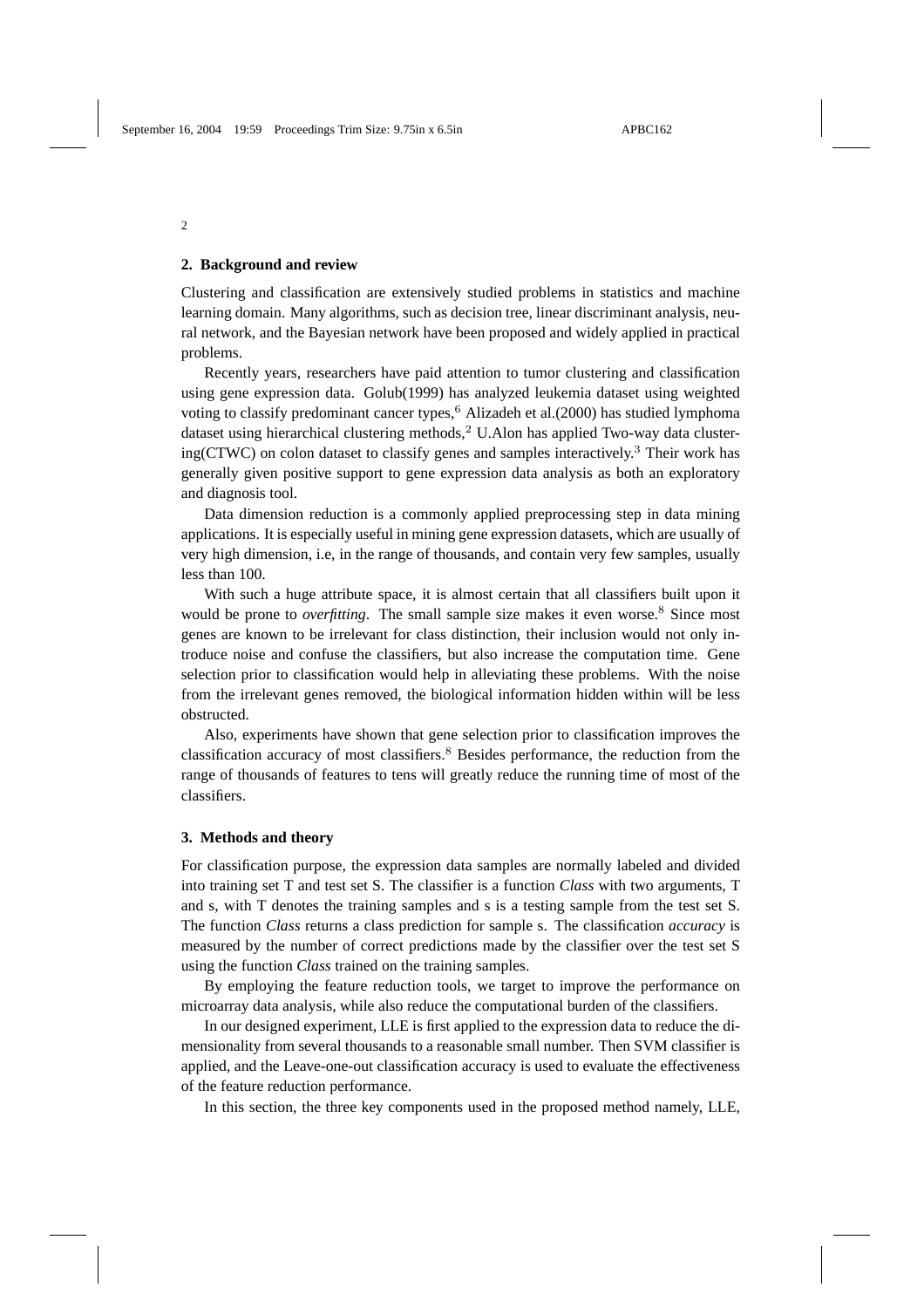SVM and the similarity measure are discussed in details.

### **3.1.** *Fractional metrics*

Consider a dataset consisting of  $n$  points, where each point is described by a  $d$ -dimensional vector, define distance measurement

$$
dist = \left[\sum_{i=1}^{d} (x_i - y_i)^{1/k}\right]^k
$$
 (1)

between any two data points  $x$  and  $y$ .

$$
relative\;contrast \qquad r_j = \frac{Dmax_{d,j}^k - Dmin_{d,j}^k}{Dmin_{d,j}^k} \tag{2}
$$

for each point  $j$ .

where  $Dmax_{d,j}^k$  and  $Dmin_{d,j}^k$  denote the farthest and nearest distance from all other points in the dataset to the point j we consider respectively. When  $k=1/2$ , dist is the Euclidean distance, which is a special case of fractional metrics.

For most of the data mining algorithms, the distance measurement metric is necessary and crucial. Unless otherwise specified, most of the time Euclidean distance is chosen. However, in the high dimensional space, the contrast nature of distance measurement become shattered with increase of dimensionality.

It is proofed that the relative contrast r will degrade as increase of dimensionality  $d<sup>1</sup>$ . To make the distance metrics a more meaningful proximity measure, we have to take a practical approach, which relaxes the k to take value other than  $1/2$  as for Euclidean distance. The relative contrast  $r$  defined in Eq 2 on the specific dataset can be used as a guide for choice of specific k.

$$
k = \arg\max_{k} \sum_{j=1}^{n} \frac{Dmax_{d,j}^{k} - Dmin_{d,j}^{k}}{Dmin_{d,j}^{k}}
$$
(3)

In real practice, we can fine tune the fraction value k in the range of 0.1  $\sim$  0.5 by a step size of 0.1. The one which reaches best performance is chosen.

### **3.2.** *Locally linear embedding(LLE)*

Locally linear embedding was first proposed by  $Roweis<sup>11</sup>$  as an unsupervised learning algorithm that computes low dimensional, neighborhood preserving embeddings of highdimensional inputs.

The LLE algorithm is based on simple geometric intuitions. Suppose the data consist of N real-valued vectors  $\vec{X}_i$ , each of dimensionality D, sampled from some underlying manifold. Provided there is sufficient data (such that the manifold is well-sampled), we expect each data point and its neighbors to lie on or close to a locally linear patch of the manifold. We characterize the local geometry of these patches by linear coefficients that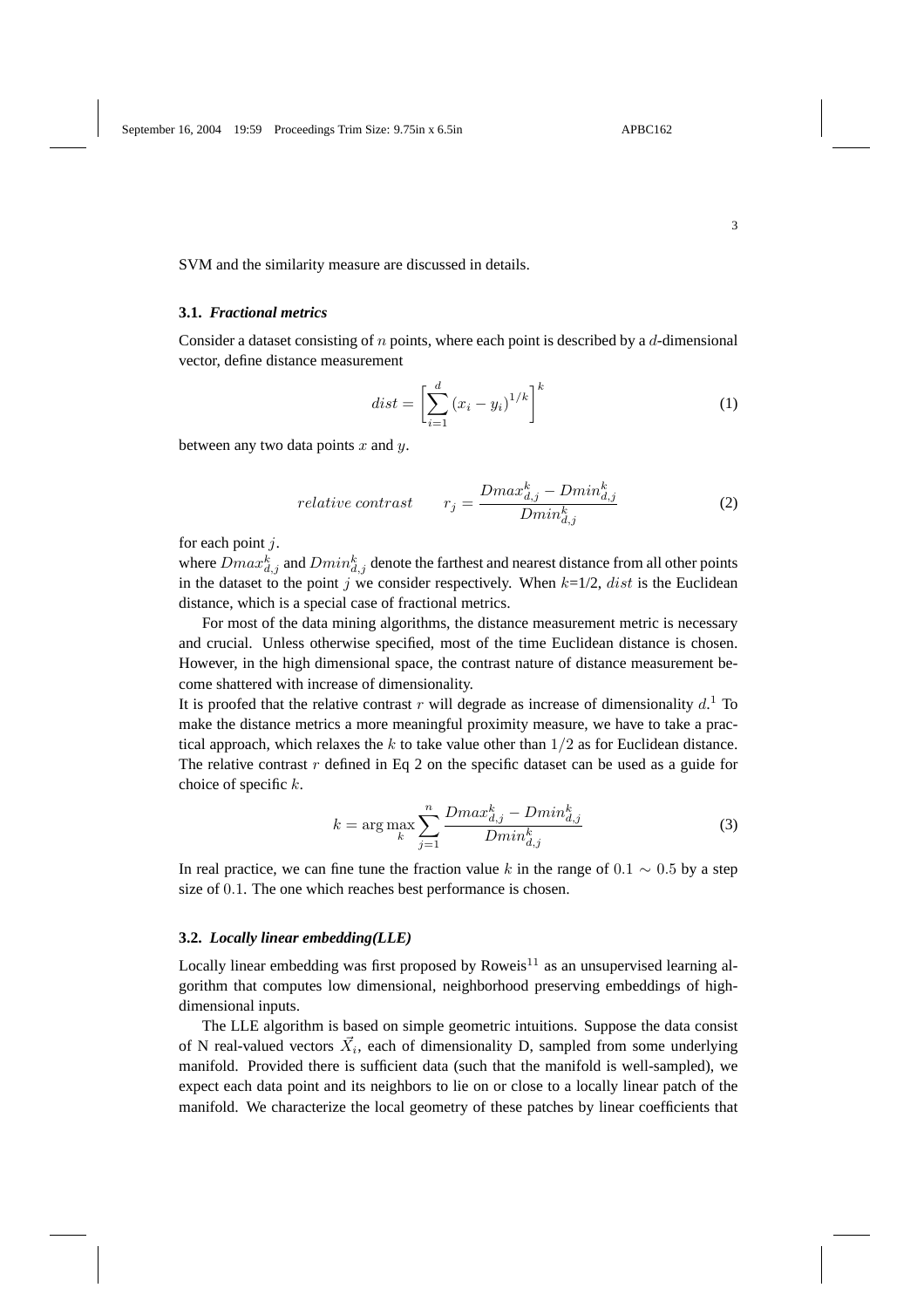reconstruct each data point from its neighbors. Reconstruction errors are measured by the cost function

$$
\epsilon(W) = \sum_{i=1}^{N} | \vec{X_i} - \sum_{j=1}^{k} W_{ij} \vec{X_j} |^{2} = \sum_{i=1}^{k} \epsilon^{i}(W)
$$
 (4)

$$
\epsilon^{i}(W) = \left| \sum_{j=1}^{k} W_{j}^{i}(x_{i} - x_{j}) \right|^{2} = \sum_{j=1}^{k} \sum_{m=1}^{k} W_{j}^{i} W_{m}^{i} Q_{jm}^{i}
$$
 (5)

$$
Q_{j m}^{i} = (x_{i} - x_{j})^{T} (x_{i} - x_{m}) = (D_{i,j} + D_{i,m} - D_{j,m})/2
$$
\n(6)

which adds up the squared distances between all the data points and their reconstructions. The weights  $W_{ij}$  summarize the contribution of the jth data point to the *i*th reconstruction. The optimal weights  $W_{ij}$  are found by solving a least-squares problem.

The actual process of LLE is as follows:

- (1) Assign neighbors to each data point  $\vec{X}_i$  (for example by using the K nearest neighbors).
- (2) Compute the weights  $W_{ij}$  that best linearly reconstruct  $X_i$  from its neighbors, solving the constrained least-squares problem in Eq. 4.
- (3) Compute the low-dimensional embedding vectors  $\vec{Y}_i$  best reconstructed by  $W_{ij}$ , minimizing embedding cost function by solving a linear algebra problem.

Seen from Eqn 6, the cost function can also be expressed as triangular relationship among pairwise distance, i.e., the LLE implementation does not rely on specific data sample similarity measurement metrics. In our implementation, the similarity measure  $D_{i,j}$  is replaced with fractional metrics rather than Euclidean as in the original LLE implementation. The reason of using fractional metrics is discussed in section 3.1.

#### **3.3.** *Classification and evaluation*

SVM was originally introduced by Vapnik and widely used in data mining applications.<sup>8</sup> In this project, we use it as a classification tool to verify the effectiveness of our feature reduction algorithm.

*Multi-class classification* The SVM is special tailored for binary-class classification problem. In case of multi-class problem, we split the problem into  $k$  binary-classification problem, where  $k$  equals to the number of class, and each class is classified versus all other classes in the dataset. The classification accuracy is calculated by adding up the correctly classified samples over all classes.

*Cross validation* The gene expression dataset usually contains very few data samples, to analyze the performance of the classification, we need to estimate the generalized classification error. Cross validation is such a technique based on methods of resampling. In this paper, we propose to use *Leave-one-out* cross-validation.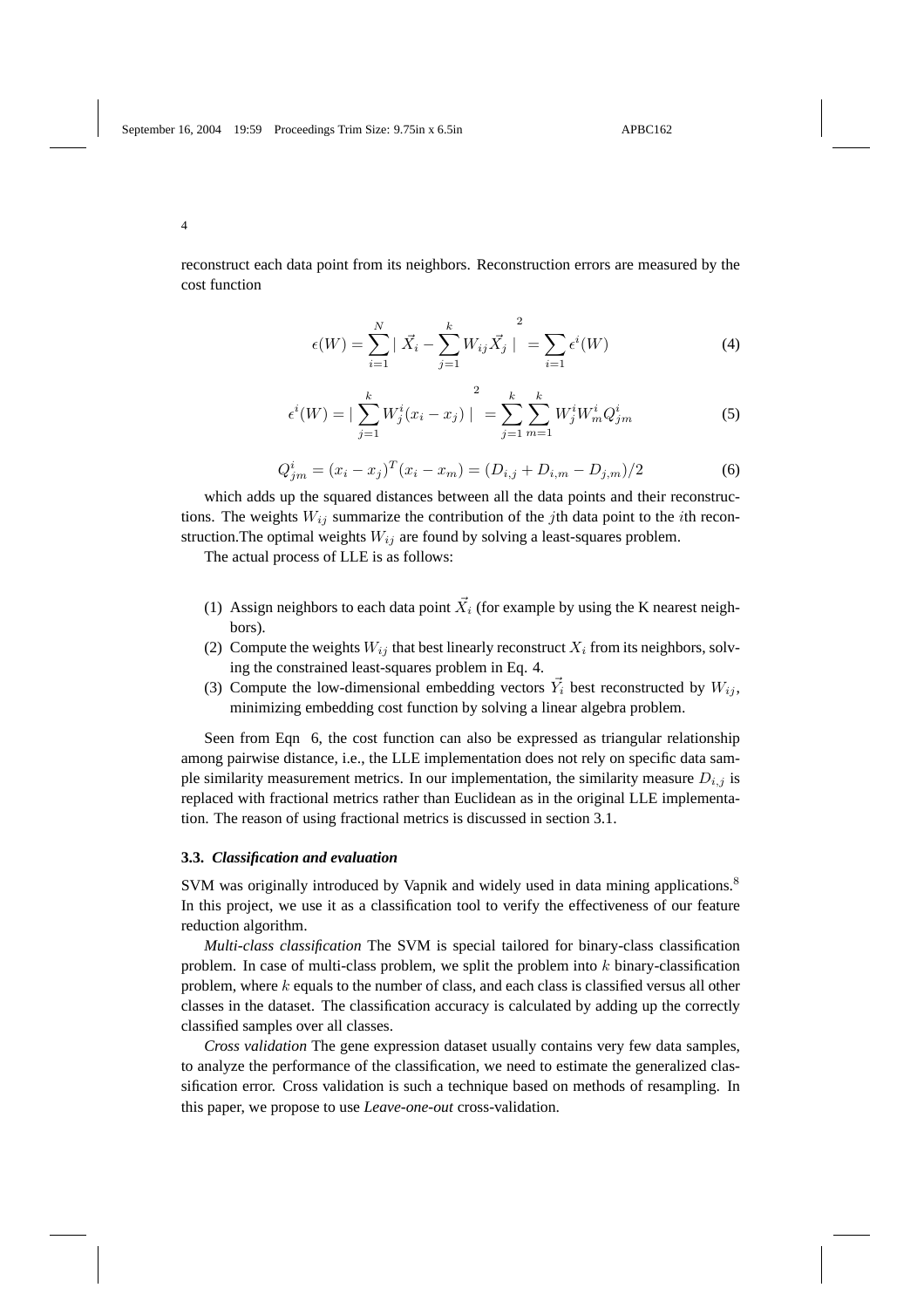Table 1. Gene expression datasets

| <b>Dataset</b> | Classes | No of genes | No of Samples | Origin          |
|----------------|---------|-------------|---------------|-----------------|
| Leukemia       |         | 7129        | 72            | Golub et al.    |
| Lymphoma       |         | 4026        | 62            | Alizadeh et al. |
| Colon          |         | 2000        | 62            | Alon et al.     |

In Leave-one-out cross-validation, the classifier is trained  $k$  ( $k$  equals the number of samples) times, each time leaving out one sample from training, but using only the omitted sample to compute whatever error criterion that interests you.

#### **4. Experiment**

#### **4.1.** *Software*

The whole program is implemented in Matlab(version 6.5) environment. The locally linear embedding is implemented using the coding provided by the original author.<sup>9</sup> The SVM we used is the  $SVM<sup>light</sup>$  software package version 5.00 by Joachims.<sup>7</sup> It is available at http://svmlight.joachims.org/. The SVM is a executable program, we have used the script from Anton Schwaighofer to interface it with Matlab.<sup>10</sup>

## **4.2.** *Dataset*

The proposed feature extraction strategy has been implemented and tested on three public available microarray datasets, namely Leukemia, Lymphoma, and Colon.

#### **4.3.** *Results*

We have compared the performance of the revised LLE with some other classical feature reduction techniques on three microarray datasets discussed in Sec 4.2. The results of other techniques are extracted from a survey reported by  $\text{Sung}(2003)$ .<sup>5</sup> The results are listed in Table 2. The feature reduction techniques being compared include unsupervised methods, such as principal components(PC), and supervised methods, such as signal to noise ratio(SNR)and correlational coefficient(CC). It is observed that our proposed LLE methods are consistently better than the above methods in all three gene expression datasets.

We have also compared the performance of our revised LLE using fractional metrics with the original LLE implementation using the Euclidean distance. Fig. 1 shows the performance comparison for leukemia dataset. The improvement in classification accuracy is obvious when  $k$  takes value other than 0.5(as for Euclidean).

This LLE feature extraction process is purely unsupervised, and it does not need the existence of the class labels. Also, the feature extraction calculation is a simple linear algebra problem, and it does not involve any training or iteration process, such that the process can be extremely fast.

The feature reduction on leukemia and colon datasets clearly outperforms its on lymphoma, which may suggest the LLE feature extraction is more suitable for binary-class feature reduction than multiple( $> 2$ ) class problems. Here, we try to explain the difference

5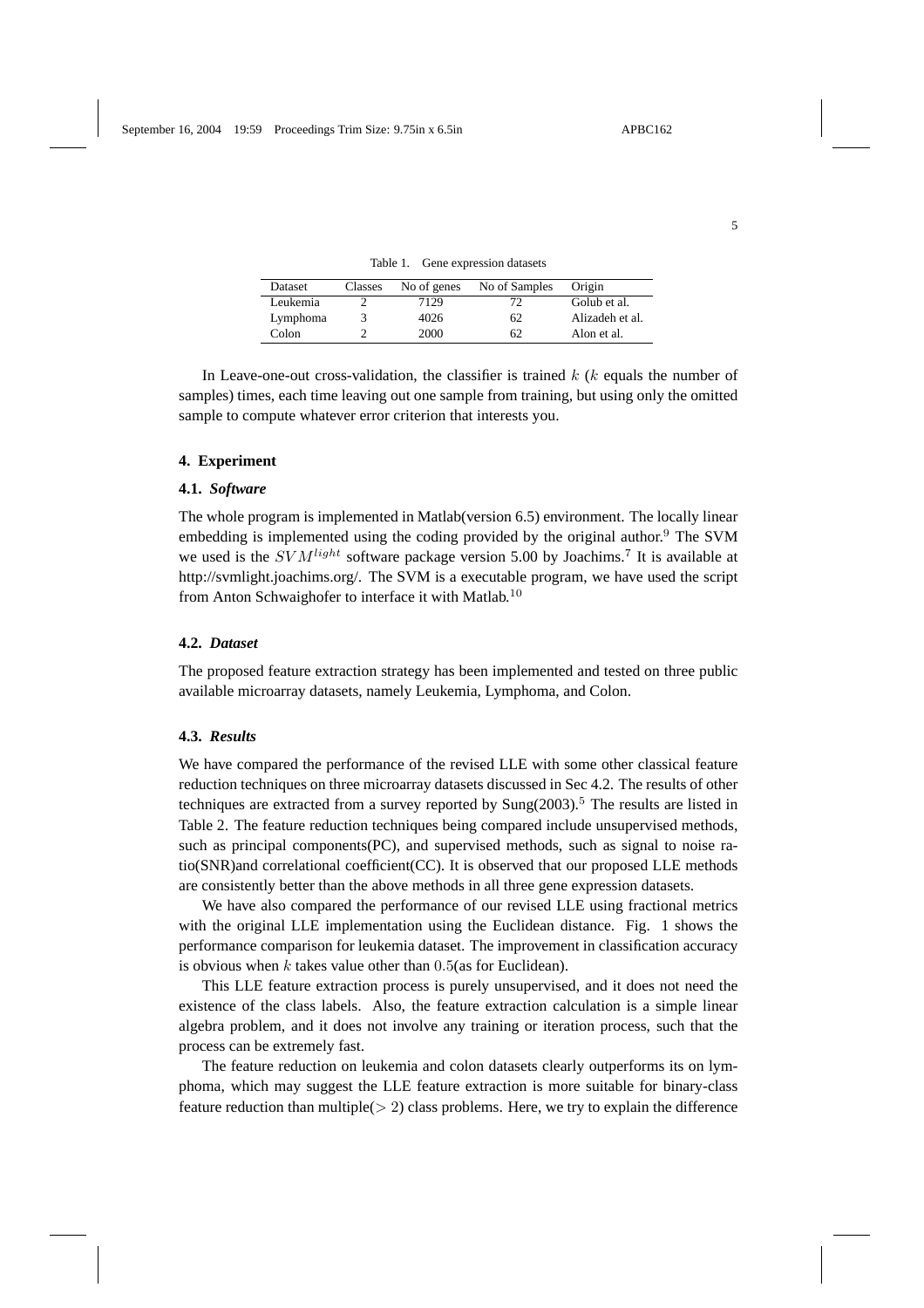| Dataset  | Feature selection | Classifier      | Accuracy | Fraction, k |
|----------|-------------------|-----------------|----------|-------------|
| Leukemia | LLE               | SVM(RBF kernel) | 95%      | 0.4         |
|          | PC                | SVM(RBF kernel) | 79%      | N.A.        |
|          | <b>SNR</b>        | SVM(RBF kernel) | $59\%$   | N.A.        |
|          | <b>CC</b>         | SVM(RBF kernel) | 85%      | N.A.        |
| Lymphoma | LLE               | SVM(RBF kernel) | 85%      | 0.4         |
|          | PC                | SVM(RBF kernel) | $60\%$   | N.A.        |
|          | <b>SNR</b>        | SVM(RBF kernel) | 76%      | N.A.        |
|          | <b>CC</b>         | SVM(RBF kernel) | 65%      | N.A.        |
| Colon    | LLE               | SVM(RBF kernel) | 91\%     | 0.3         |
|          | PC.               | SVM(RBF kernel) | 65%      | N.A.        |
|          | <b>SNR</b>        | SVM(RBF kernel) | 65%      | N.A.        |
|          | CC                | SVM(RBF kernel) | $56\%$   | N.A.        |

Table 2. Comparisons of classification accuracy between LLE and other supervised methods.



Figure 1. The performance of LLE feature extraction on leukemia dataset

from the working mechanism of LLE. LLE has made a general assumption that the samples lies on a smooth hyperplane which can be uniquely determined by the neighborhood coefficient  $W_{ij}$  among points, and for each data point, its nearest neighbors should be just its neighbors along the hyperplane. However, the distribution of data points maybe quite